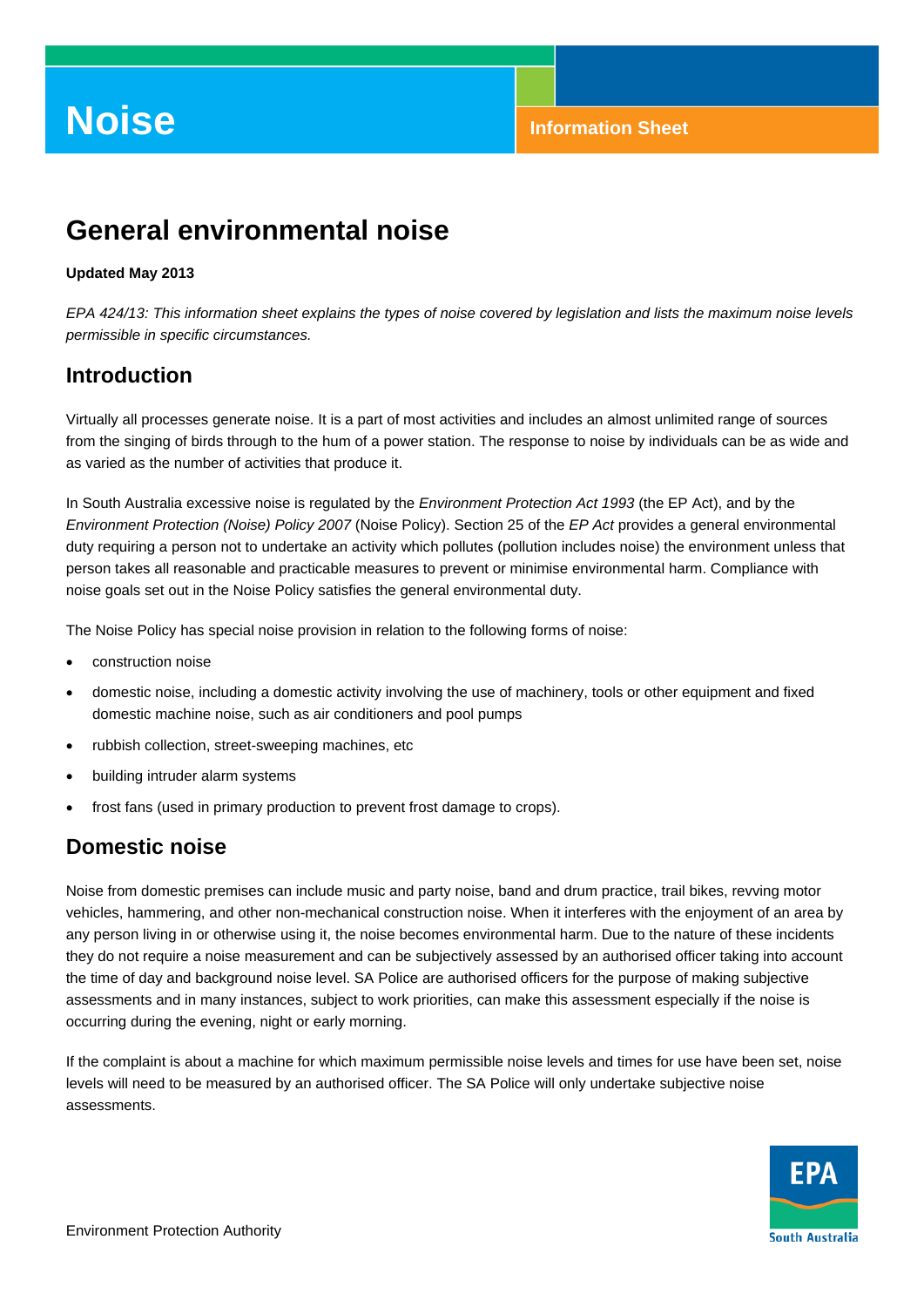Excessive noise can usually be avoided by taking all reasonable and practicable measures to reduce noise before undertaking any activity that would otherwise cause a nuisance or environmental harm.

#### **Fixed domestic machine noise**

Fixed domestic machines are those that are installed and operated in a fixed position at domestic premises. Typical examples of a fixed domestic machine include an air conditioner or a pool pump.

A fixed domestic machine must not emit a (continuous) noise level greater than 52 dB(A) between the hours of 7 am and 10 pm on any day when measured at a relevant position at a noise affected premise.

Because of the need for greater protection during night-time to preserve amenity and minimise sleep disturbance lower permissible noise levels for fixed domestic machines apply. Accordingly, a fixed domestic machine must not emit a (continuous) noise level greater than 45 dB(A) between the hours of 10 pm on any day to 7 am on the next day when measured at a relevant position at a noise affected premise.

#### **Non-fixed domestic machine noise**

Non-fixed domestic machine noise comes from the use of machinery, tools or other equipment that are not fixed in position at a domestic premise. Typical examples of non-fixed domestic machines include lawn mowers, power tools or other similar machinery.

Non-fixed domestic machines such as lawnmowers and power tools can emit significant levels of noise, but are commonly only used for short periods of time. As it is difficult to set a reasonable maximum noise level for the use of this type of machine, the Noise Policy requires that non-fixed domestic machines emitting a (continuous) noise level greater than 45 dB(A) or a maximum noise level of 60 dB(A) when measured at a relevant position at a noise affected premise must only be used between 9 am and 8 pm on a Sunday, or 8 am and 8 pm on any other day. Machines that exceed these limits must not be used outside of these times.

In specific cases if the EPA or another administering agency determines that non-fixed domestic machine noise is unreasonable due to excessive duration or annoying nature it can apply further restrictions on use during these times.

Some non-domestic noise sources are also controlled by this policy.

#### **Rubbish collecting and street sweeping**

If the activity of rubbish collection or street sweeping emits a (maximum) noise level greater than 60 dB(A) when measured at a noise affected premise then it should only take place between the hours of 9 am and 7 pm on a Sunday or public holiday, or between 7 am and 7 pm on any other day.

However the activity may be commenced before 9 am on a Sunday or public holiday, or before 7 am on any other day to avoid an unreasonable interruption of vehicle or pedestrian traffic movement.

All reasonable and practicable measures must be taken to minimise noise resulting from the activity and to minimise its impact such as:

- commencing any particularly noisy part of the activity after 9 am
- noisy equipment or processes should be placed so that their impact on neighbouring premises is minimised (whether by maximising the distance to the neighbouring premises, using structures or elevations to create barriers or otherwise)
- shutting and throttling down equipment whenever they are not in actual use
- ensuring that noise reduction devices such as mufflers are fitted and operating effectively
- ensuring that the equipment is not operated if maintenance or repairs would eliminate or significantly reduce a characteristic of noise resulting from its operation that is audible at noise affected premises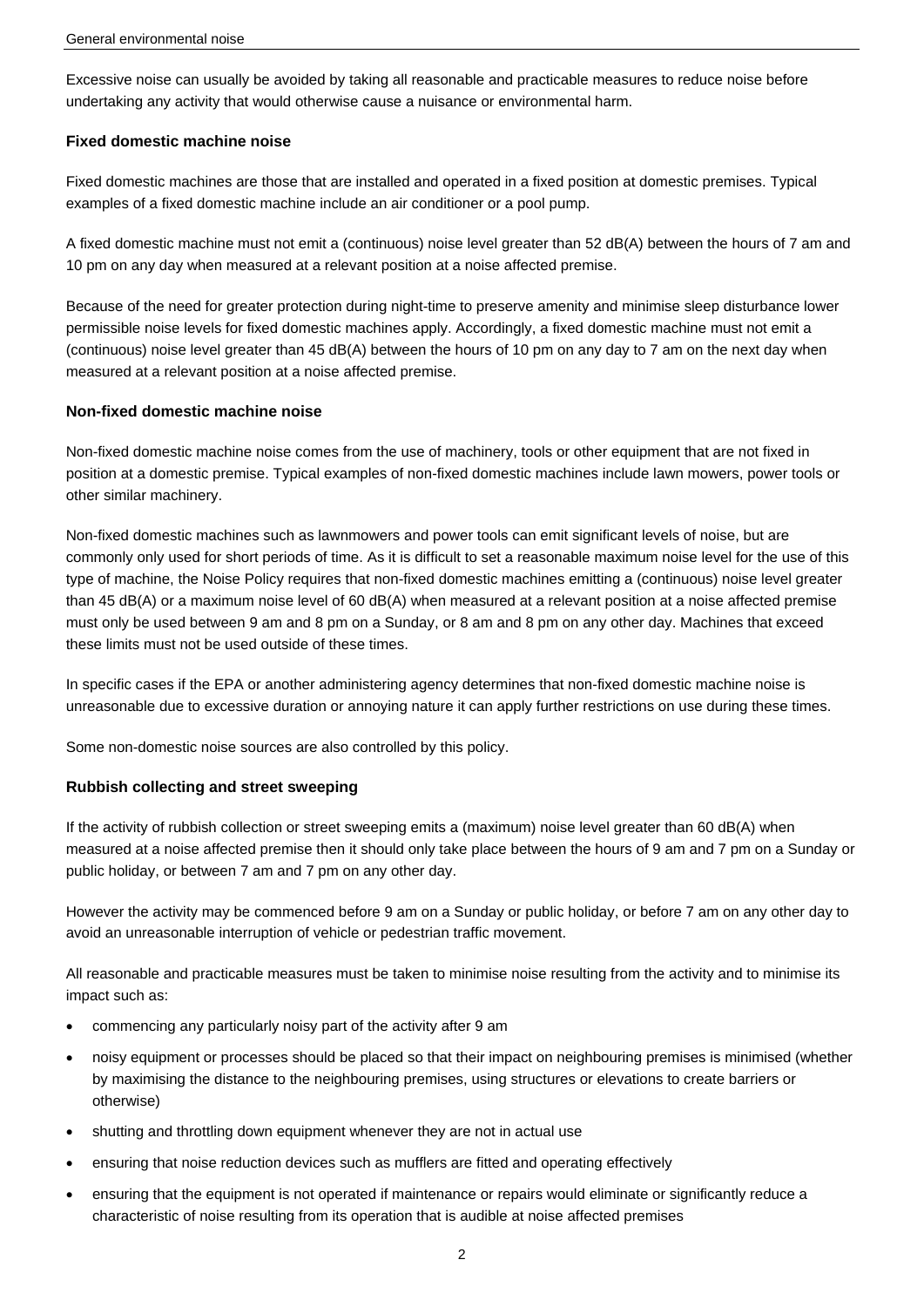scheduling various parts of the activity so that sites with higher impacts on noise sensitive premises are scheduled for times after 9 am.

The EPA produces separate guidance documents for the operation of specific non-domestic machines such as bird scaring devices and wind farms.

## **Industrial and other non-domestic noise**

The Noise Policy controls the level of noise exposure that should not be exceeded for people living near industrial and other non-domestic premises.

Ideally, factories and houses should not be located near each other; however, when they are, both have to accept restrictions. Noise levels that should not be exceeded for both day and night have been set for premises operating in different areas, for example, lower noise levels apply to factories operating in a residential area than to those in an industrial area. This allows a balance between the needs of industry and housing.

The maximum permissible noise levels listed here are used as a guide in deciding whether the general environmental duty has been met. When assessing a complaint about noise from industrial or non-domestic premises, the authorised officer will take into account other factors such as other contributors to the ambient noise in the area, the reasonable and practicable measures available for noise reduction, the financial implications of those measures, and their likely success.

| Land use category     | Noise levels not to exceed in dB(A)* |              |
|-----------------------|--------------------------------------|--------------|
|                       | $7$ am $-10$ pm                      | 10 $pm-7$ am |
| <b>Rural Living</b>   | 47                                   | 40           |
| Residential           | 52                                   | 45           |
| <b>Rural Industry</b> | 57                                   | 50           |
| Light Industry        | 57                                   | 50           |
| Commercial            | 62                                   | 55           |
| General Industrial    | 65                                   | 55           |
| Special Industry      | 70                                   | 60           |

Measured according to the Noise Policy at any place, other than the premises from which the noise emanates, where a person lives or works.

Where different land uses for the noise source and the noise receiver interface, or where council development plans indicate a mixed use zone, the noise levels are averaged to give a noise level to be met at the noise receiver.

# **Where to get help**

A range of local, state and Australian government bodies are responsible for managing problems arising from different types of noise. A chart detailing those responsibilities in included in the EPA publication, *Guidelines for the use of the Environment Protection (Noise) Policy 2007*.

### **People noise**

For 'people noise', eg from parties, loud radios and stereos, revving cars, contact your local police station, or telephone the police on Tel: 131 444.